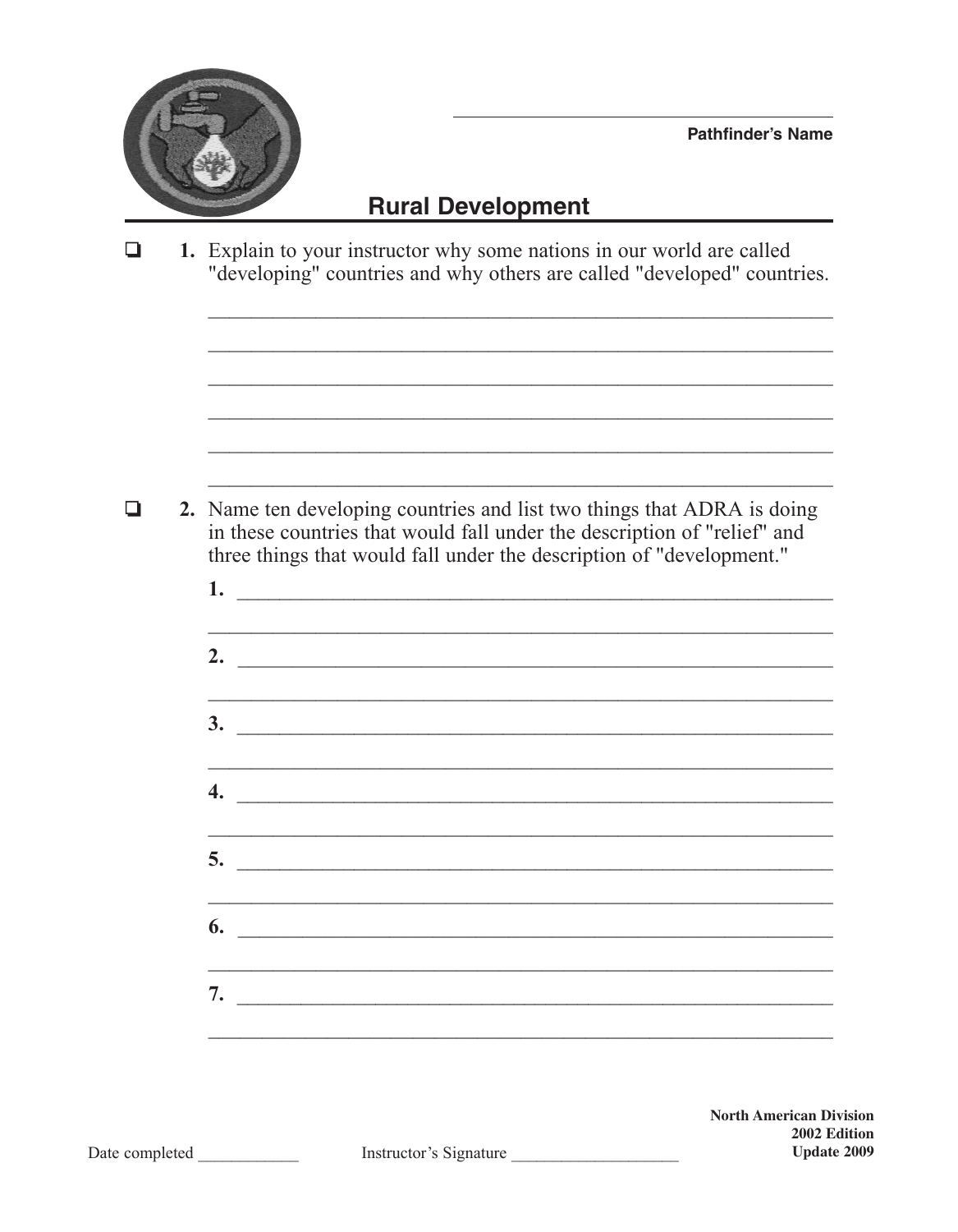| 9.         |  |  |
|------------|--|--|
|            |  |  |
|            |  |  |
| <b>10.</b> |  |  |

 $\mathcal{L}_\text{max}$  , and the contract of the contract of the contract of the contract of the contract of the contract of the contract of the contract of the contract of the contract of the contract of the contract of the contr

 $\mathcal{L}_\text{max}$  , and the contract of the contract of the contract of the contract of the contract of the contract of the contract of the contract of the contract of the contract of the contract of the contract of the contr

 $\mathcal{L}_\text{max}$  and the contract of the contract of the contract of the contract of the contract of the contract of

 $\mathcal{L}_\text{max}$  , and the contract of the contract of the contract of the contract of the contract of the contract of the contract of the contract of the contract of the contract of the contract of the contract of the contr

 $\mathcal{L}_\text{max}$  , and the contract of the contract of the contract of the contract of the contract of the contract of the contract of the contract of the contract of the contract of the contract of the contract of the contr

 $\mathcal{L}_\text{max}$  , and the contract of the contract of the contract of the contract of the contract of the contract of the contract of the contract of the contract of the contract of the contract of the contract of the contr

 $\mathcal{L}_\text{max}$  and the contract of the contract of the contract of the contract of the contract of the contract of

in *Desire of Ages*, Chapter 70, entitled "The Least of These My Brethren." Summarize what you have learned from this chapter in 50 words or less.

❏ **4.** View an ADRA video reporting on development activities in other countries than your own, and participate in a discussion about what you see for at least 20 minutes following the video.

## ❏ **5.** Participate in one of the following field trips or group projects:

- **a.** Work as a volunteer in ADRA's Global Village program when it is operating.
- **b.** Go on a mission trip to a disadvantaged rural area in another country or within your own nation.
- **c.** A project in your community to collect a truck-load of clothing, hand tools, medical supplies, tents or other items that ADRA can use in rural development projects overseas. This includes raising sufficient donations to transport the collected items to the nearest ADRA warehouse.
- **d.** A 24-hour group fast and educational "lock-in" session with your youth group focused on understanding the needs of the poor in developing nations, and designed to raise funds for rural development.